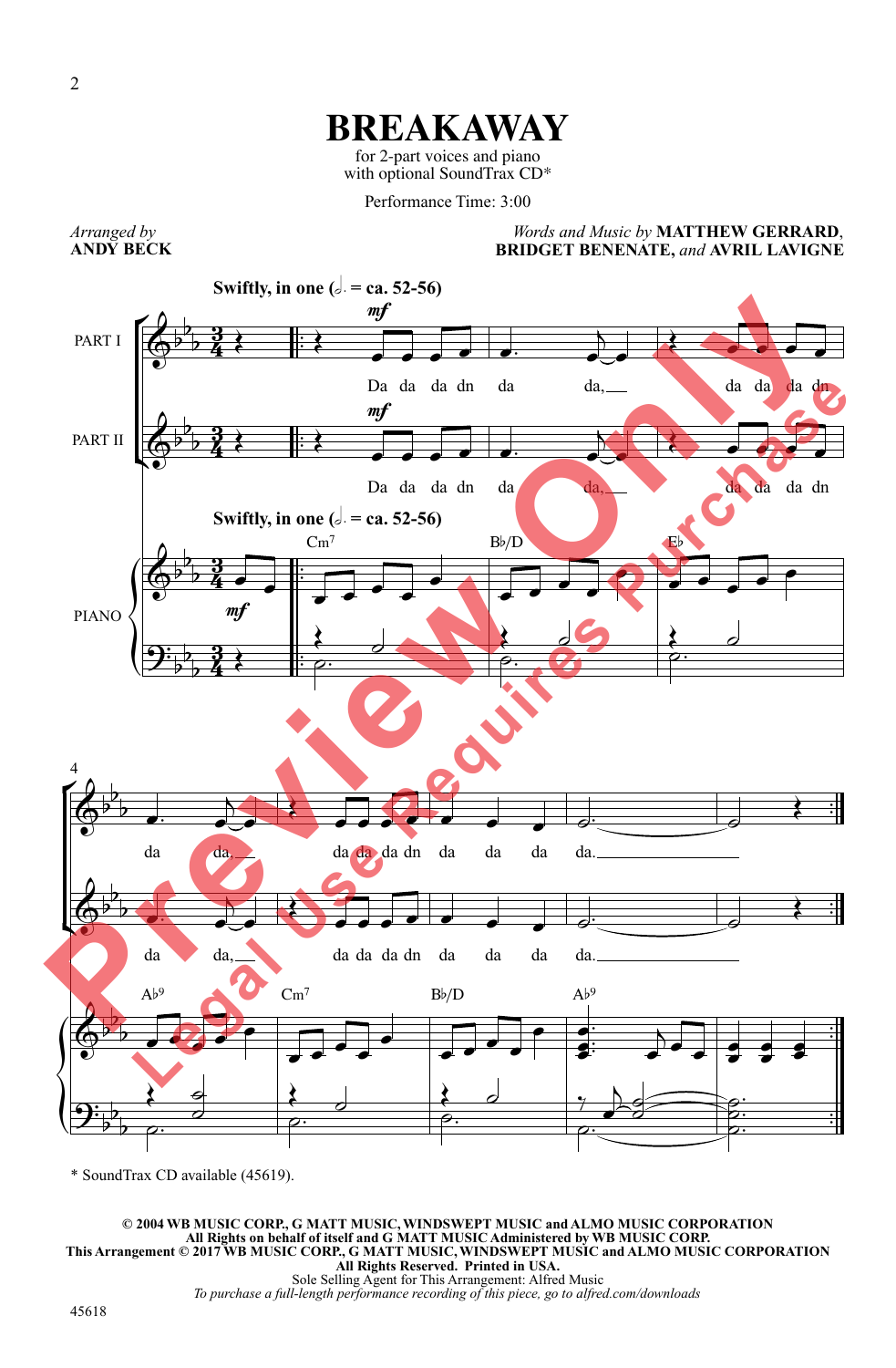

3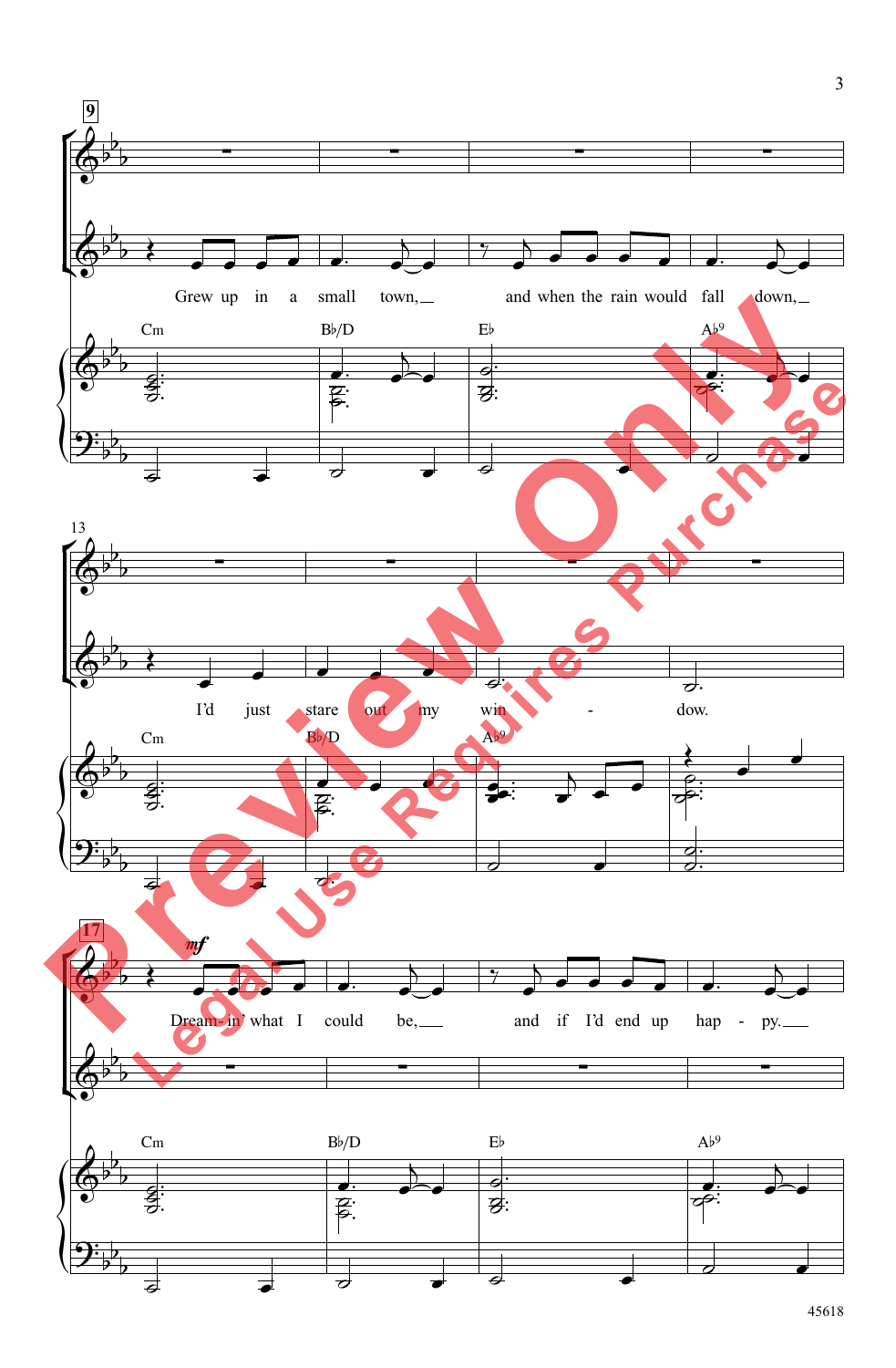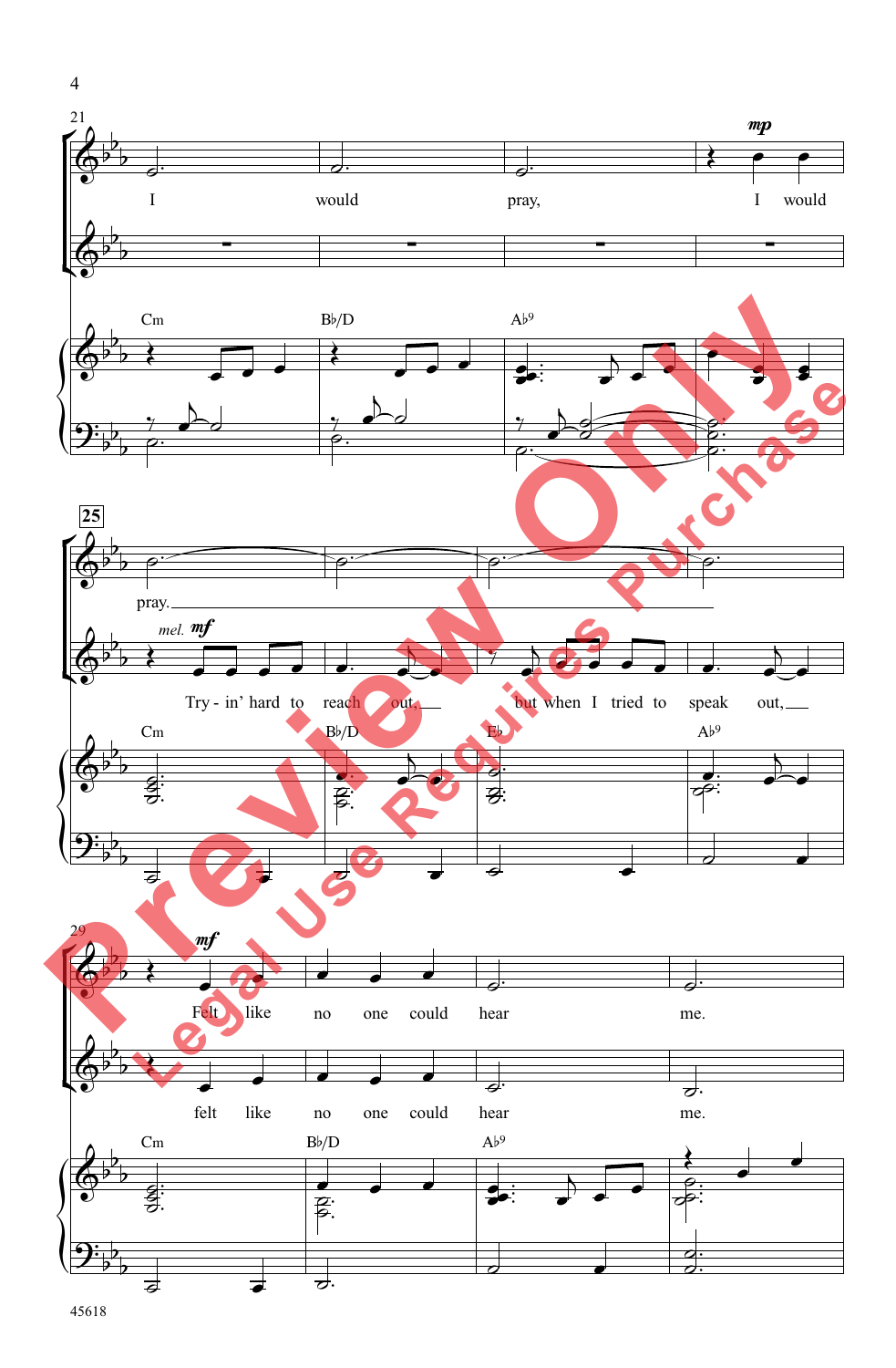

45618

5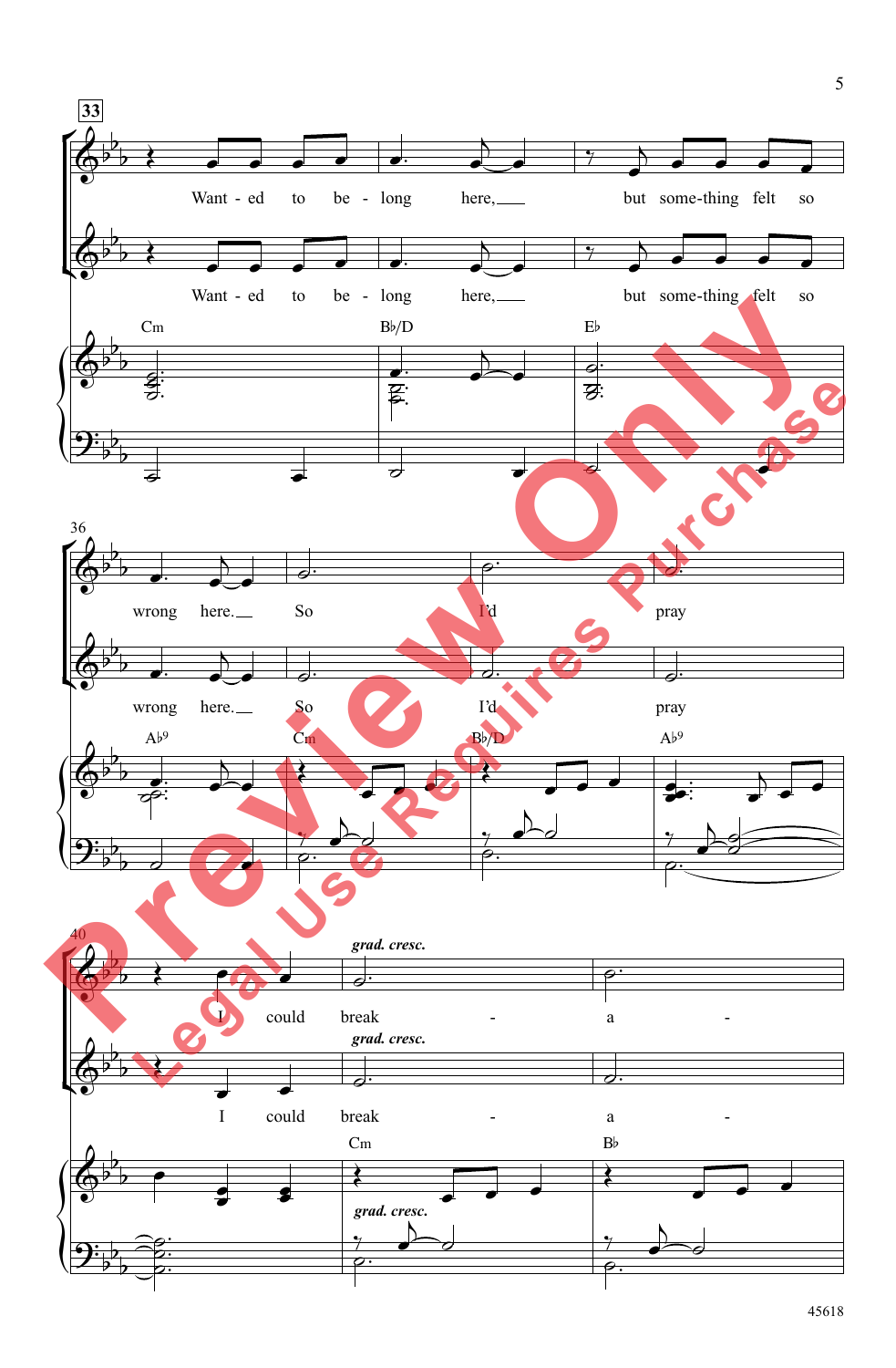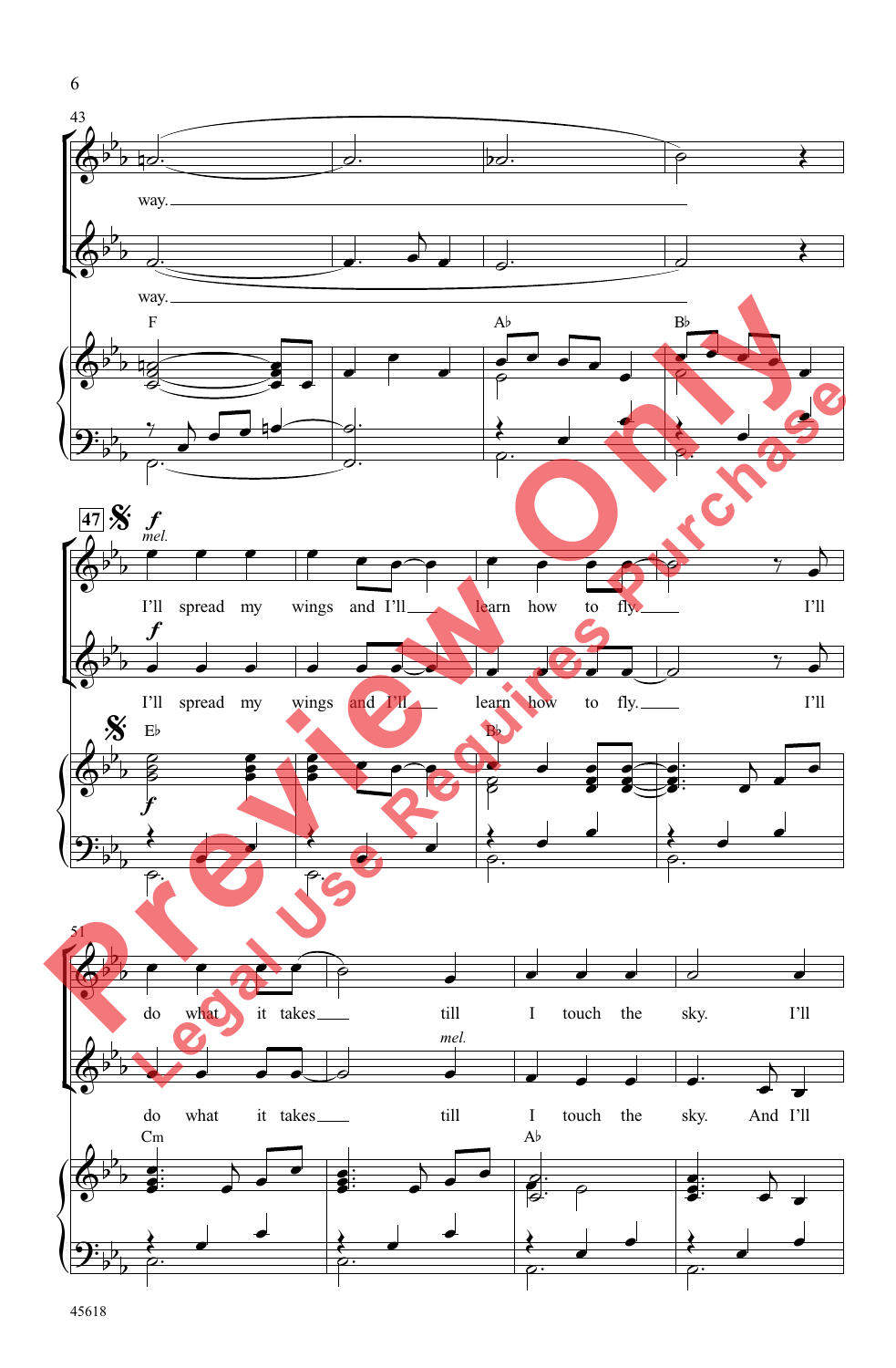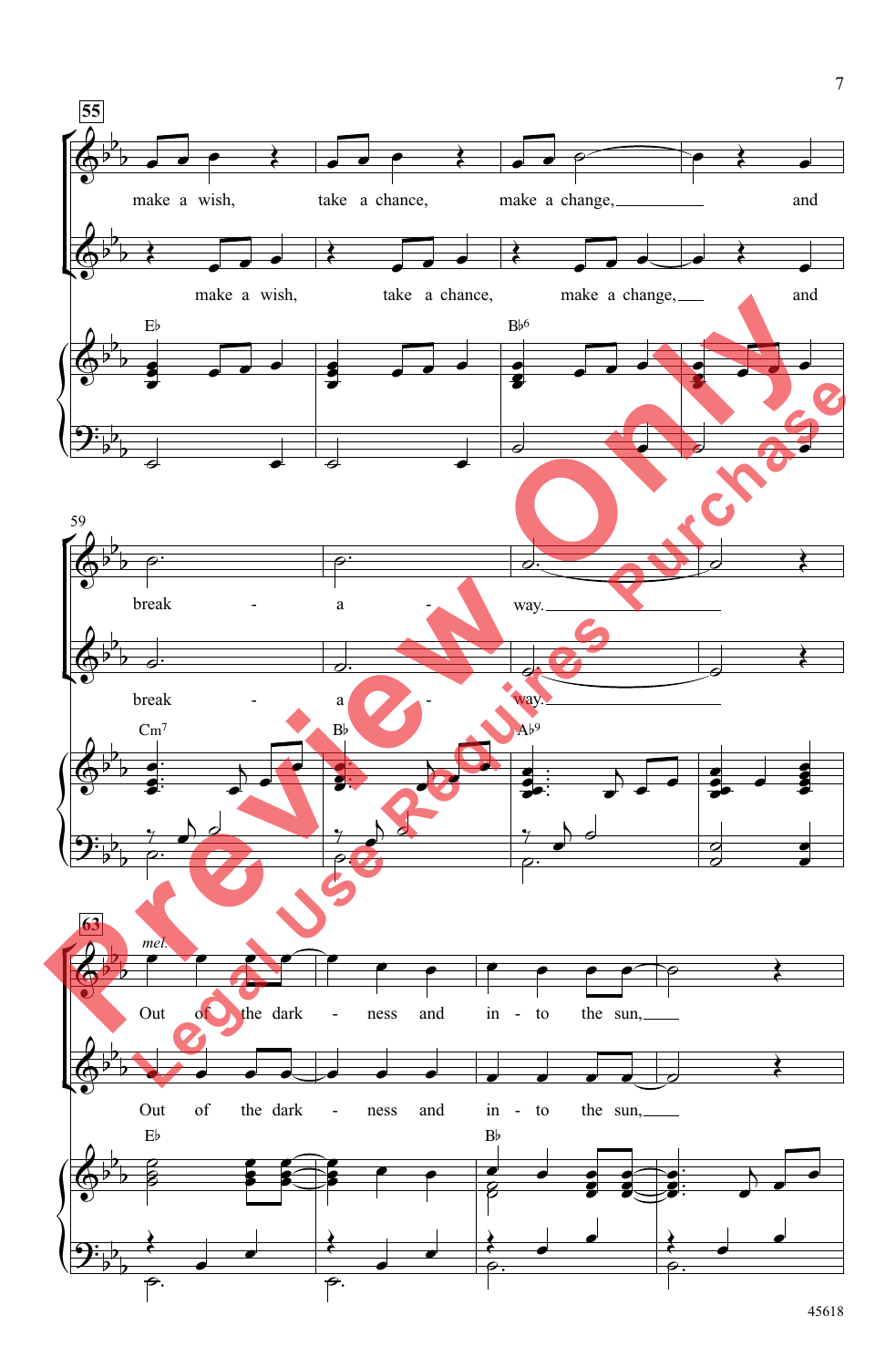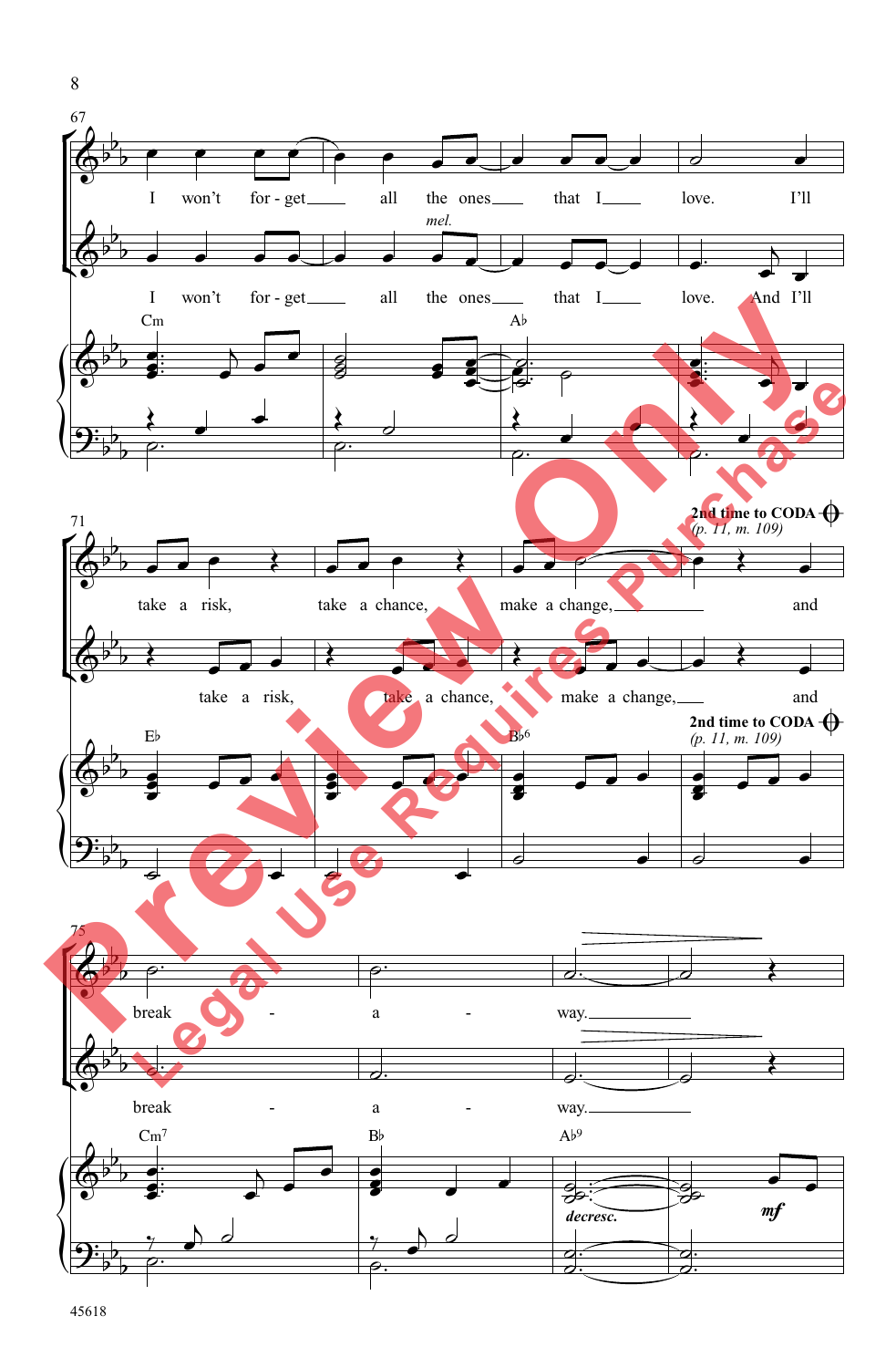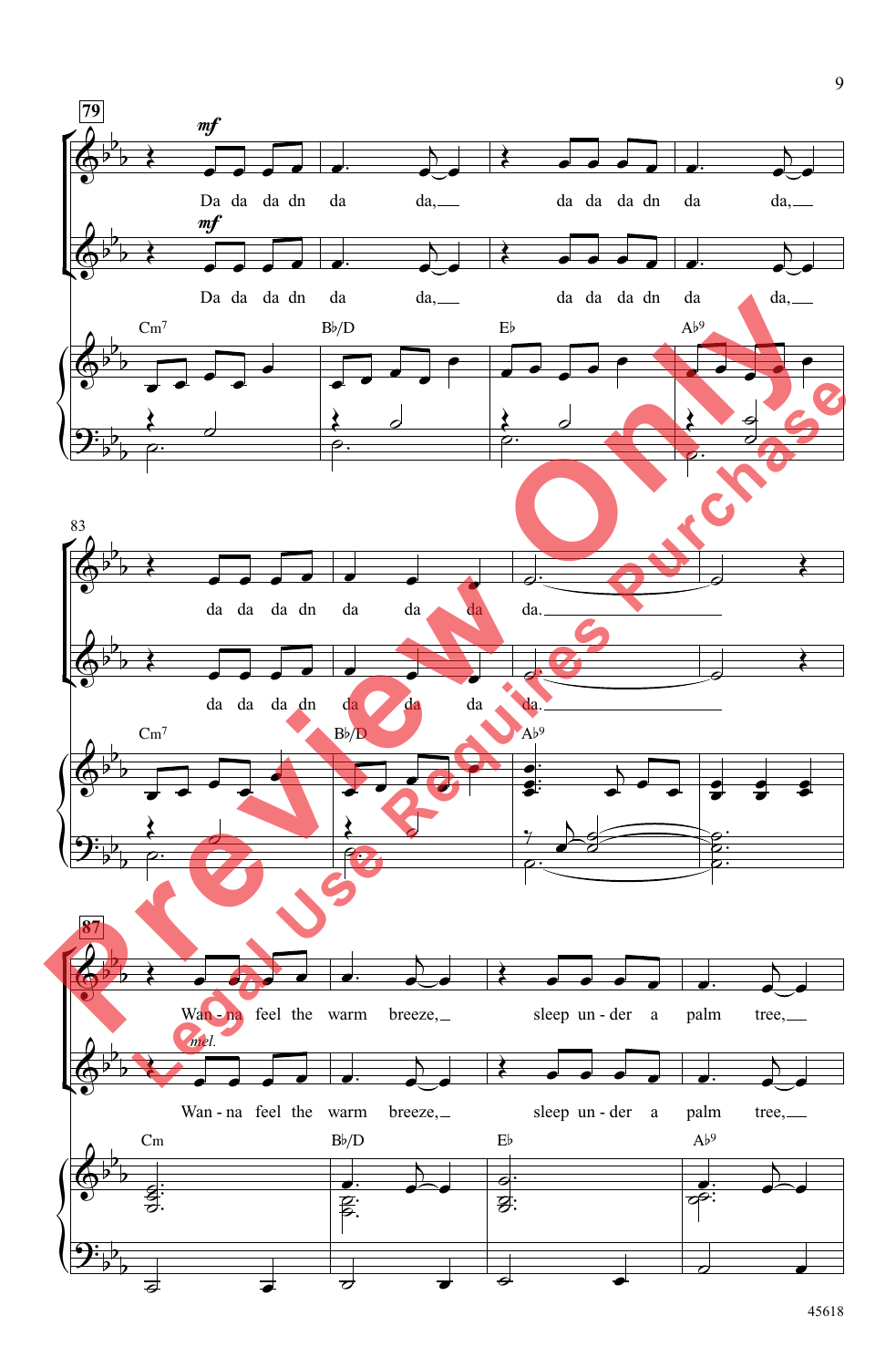